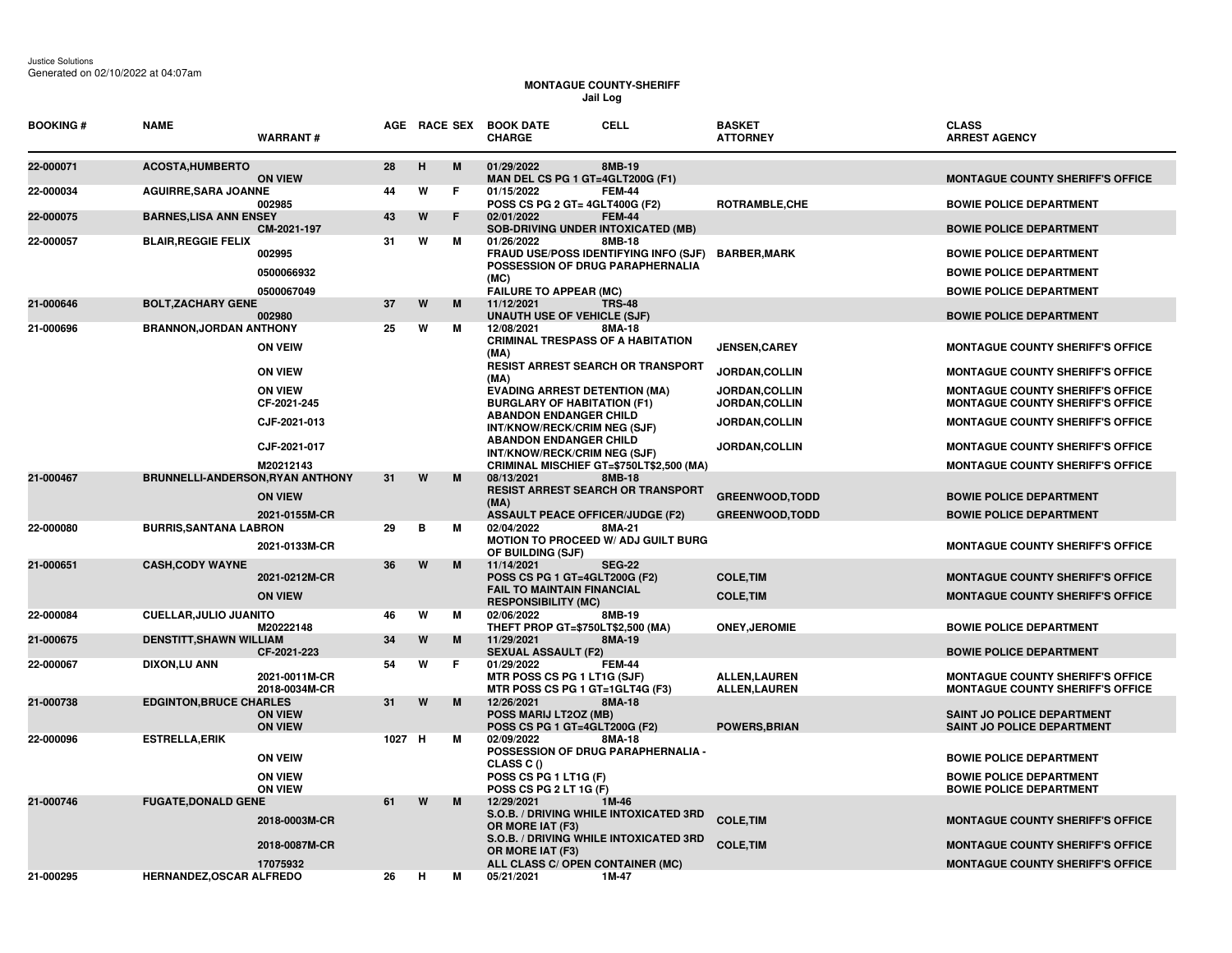|           |                                   | F2021568                                                         |    |   |    | SOB - SEXUAL ASSAULT IN DISASTER AREA ODOM,LANHON<br>(F1)                                                                                                                          |                                                                              | <b>TEXAS DEPARTMENT OF PUBLIC SAF</b>                                                                                                                             |
|-----------|-----------------------------------|------------------------------------------------------------------|----|---|----|------------------------------------------------------------------------------------------------------------------------------------------------------------------------------------|------------------------------------------------------------------------------|-------------------------------------------------------------------------------------------------------------------------------------------------------------------|
|           |                                   | PRL2105000127                                                    |    |   |    | ICE HOLD ()                                                                                                                                                                        | <b>ODOM,LANHON</b>                                                           | <b>TEXAS DEPARTMENT OF PUBLIC SAF</b>                                                                                                                             |
| 22-000079 | <b>HILL, JOHN CHRISTOPHER</b>     | 003001                                                           | 37 | W | M  | 02/02/2022<br>8MA-21<br><b>CRIMINAL TRESPASS (MB)</b>                                                                                                                              | <b>BAKER, DOUGLAS L.</b>                                                     | <b>BOWIE POLICE DEPARTMENT</b>                                                                                                                                    |
| 22-000073 | <b>HOLLAR, DILLON WAYNE</b>       |                                                                  | 29 | W | М  | 01/31/2022<br>8MA-21                                                                                                                                                               |                                                                              |                                                                                                                                                                   |
|           |                                   | 002964                                                           |    |   |    | <b>CRIMINAL TRESPASS (MB)</b>                                                                                                                                                      |                                                                              | <b>SAINT JO POLICE DEPARTMENT</b>                                                                                                                                 |
|           |                                   | 002963                                                           |    |   |    | RESIST ARREST SEARCH OR TRANSPORT<br>(MA)                                                                                                                                          |                                                                              | SAINT JO POLICE DEPARTMENT                                                                                                                                        |
|           |                                   | 002962                                                           |    |   |    | CRIMINAL MISCHIEF GT=\$750LT\$2,500 (MA)                                                                                                                                           |                                                                              | SAINT JO POLICE DEPARTMENT                                                                                                                                        |
| 21-000679 | <b>HOWARD, MARCY LYNN</b>         | F1530580L<br>CF-2021-241<br>CM-2021-263                          | 47 | W | F  | 11/30/2021<br><b>FEM-43</b><br>SOB - MAN DEL CS PG 1 GT=4GLT200G (F1)<br>POSS CS PG 1 LT1G (SJF)<br>POSS MARIJ LT2OZ (MB)                                                          |                                                                              | <b>MONTAGUE COUNTY SHERIFF'S OFFICE</b><br><b>MONTAGUE COUNTY SHERIFF'S OFFICE</b><br><b>MONTAGUE COUNTY SHERIFF'S OFFICE</b>                                     |
| 21-000701 | HULEN, REBECCA DANIELLE           | 2021-0123M-CR                                                    | 31 | W | F. | 12/09/2021<br><b>FEM-43</b><br>MAN DEL CS PG 1 GT=4GLT200G (F1)                                                                                                                    |                                                                              | <b>MONTAGUE COUNTY SHERIFF'S OFFICE</b>                                                                                                                           |
| 22-000056 | <b>LEMONS, DANIEL DEWAYNE</b>     |                                                                  | 36 | W | M  | 01/25/2022<br><b>SEG-25</b>                                                                                                                                                        |                                                                              |                                                                                                                                                                   |
|           |                                   | CF-2022-123                                                      |    |   |    | UNLAWFUL POSSESSION FIREAM BY FELON<br>(F3)                                                                                                                                        |                                                                              | <b>MONTAGUE COUNTY SHERIFF'S OFFICE</b>                                                                                                                           |
|           |                                   | CF-2022-125<br>CF-2022-124<br><b>ON VIEW</b><br>CF-2022-133      |    |   |    | POSS CS PG 1 LT1G (SJF)<br>THEFT PROP GT=\$2,500LT\$30K (SJF)<br><b>POSS DANGEROUS DRUG (MA)</b><br>THEFT PROP GT=\$2,500LT\$30K (SJF)                                             |                                                                              | <b>MONTAGUE COUNTY SHERIFF'S OFFICE</b><br><b>MONTAGUE COUNTY SHERIFF'S OFFICE</b><br><b>MONTAGUE COUNTY SHERIFF'S OFFICE</b><br>MONTAGUE COUNTY SHERIFF'S OFFICE |
| 22-000097 | <b>LOCKLEAR, DAIDRIAN QUINTIN</b> | CR-81093-1                                                       | 19 | в | М  | 02/10/2022<br><b>SEG-23</b><br>UNL CARRYING WEAPON (MA)                                                                                                                            |                                                                              | <b>BOWIE POLICE DEPARTMENT</b>                                                                                                                                    |
| 21-000747 | <b>MCGEE, KEVIN SCOTT</b>         | CR-81092-1                                                       | 50 | W | M  | POSS MARIJ LT2OZ (MB)<br>12/30/2021<br>8MB-21                                                                                                                                      |                                                                              | <b>BOWIE POLICE DEPARTMENT</b>                                                                                                                                    |
|           |                                   | <b>ON VIEW</b>                                                   |    |   |    | AGG ASSAULT DATE/FAMILY/HOUSE<br>W/WEAPON (F1)                                                                                                                                     |                                                                              | <b>BOWIE POLICE DEPARTMENT</b>                                                                                                                                    |
| 22-000095 | <b>MILES, SEBASTIAN ALLEN</b>     | <b>ON VIEW</b>                                                   | 33 | в | М  | 02/09/2022<br><b>SEG-26</b><br><b>TERRORISTIC THREAT (MB)</b>                                                                                                                      |                                                                              | <b>MONTAGUE COUNTY SHERIFF'S OFFICE</b>                                                                                                                           |
|           |                                   | <b>ON VIEW</b>                                                   |    |   |    | <b>RESIST ARREST SEARCH OR TRANSPORT</b><br>(MA)                                                                                                                                   |                                                                              | <b>MONTAGUE COUNTY SHERIFF'S OFFICE</b>                                                                                                                           |
| 22-000091 | <b>MOBLEY, JADEN RENEE</b>        | <b>ON VIEW</b><br><b>ON VIEW</b><br><b>ON VIEW</b>               | 19 | W | F  | 02/08/2022<br>DT-38<br>POSS CS PG 2 LT 1G (SJF)<br><b>POSS DRUG PARA (MC)</b><br>MINOR IN POSS ALCOHOL (MC)                                                                        |                                                                              | <b>BOWIE POLICE DEPARTMENT</b><br><b>BOWIE POLICE DEPARTMENT</b><br><b>BOWIE POLICE DEPARTMENT</b>                                                                |
| 21-000744 | <b>MONEY, WESLEY FRANKLIN</b>     | <b>ON VIEW</b>                                                   | 25 | W | М  | 12/29/2021<br>8MB-21<br><b>EVADING ARREST DETENTION (MA)</b>                                                                                                                       |                                                                              | <b>BOWIE POLICE DEPARTMENT</b>                                                                                                                                    |
|           |                                   | <b>ON VIEW</b>                                                   |    |   |    | POSS STOLEN PROP(THEFT PROP<br>\$100-\$750) (MB)                                                                                                                                   |                                                                              | <b>BOWIE POLICE DEPARTMENT</b>                                                                                                                                    |
|           |                                   | <b>ON VIEW</b>                                                   |    |   |    | <b>FRAUD USE/POSS IDENTIFYING INFO #</b><br><b>ITEMS 5LT10 (F3)</b>                                                                                                                | JORDAN, COLLIN                                                               | <b>BOWIE POLICE DEPARTMENT</b>                                                                                                                                    |
|           |                                   | <b>ON VIEW</b><br>2021-0142M-CR                                  |    |   |    | <b>POSS DANGEROUS DRUG (MA)</b><br>CAPIAS/MTP-POSS CS PG 1 LT1G (SJF)                                                                                                              | <b>JORDAN,COLLIN</b><br><b>JORDAN,COLLIN</b>                                 | <b>BOWIE POLICE DEPARTMENT</b><br><b>BOWIE POLICE DEPARTMENT</b>                                                                                                  |
| 22-000011 | <b>NAIL, AARON EUGENE JR</b>      | <b>ON VIEW</b>                                                   | 37 | W | M  | 01/06/2022<br>8MA-19<br>POSS CS PG 1 GT=1GLT4G (F3)                                                                                                                                | <b>POWERS, BRIAN</b>                                                         | <b>BOWIE POLICE DEPARTMENT</b>                                                                                                                                    |
| 22-000022 | <b>NEISS, JERRY ALAN</b>          |                                                                  | 35 | W | М  | 01/12/2022<br>8MB-21                                                                                                                                                               |                                                                              |                                                                                                                                                                   |
|           |                                   | F20212625                                                        |    |   |    | FAIL TO COMPLY SEX OFF DUTY TO REG<br>LIFE/ANNUAL (F3)                                                                                                                             | JORDAN, COLLIN                                                               | <b>MONTAGUE COUNTY SHERIFF'S OFFICE</b>                                                                                                                           |
| 22-000065 | PADGETT.AMY ELIZABETH             | 2020-0042M-CR<br>2020-0153M-CR<br>2020-0154M-CR<br>2021-0192M-CR | 25 | W | F  | 01/29/2022<br><b>FEM-43</b><br><b>MTR - BURGLARY OF HABITATION (F2)</b><br>MTR - POSS CS PG 1 GT=1GLT4G (F3)<br>MTR - POSS CS PG 1 LT1G (F)<br>MTR - POSS CS PG 1 GT=4GLT200G (F2) | <b>COLE, TIM</b><br><b>COLE, TIM</b><br><b>COLE, TIM</b><br><b>COLE, TIM</b> | SAINT JO POLICE DEPARTMENT<br>SAINT JO POLICE DEPARTMENT<br>SAINT JO POLICE DEPARTMENT<br>SAINT JO POLICE DEPARTMENT                                              |
| 22-000087 | <b>SAMPSON, DAVID LYNN</b>        | 21-016                                                           | 31 | W | м  | 02/07/2022<br>8MB-21<br><b>SOB - SELL DIST DISPLAY HARMFUL</b>                                                                                                                     |                                                                              | <b>MONTAGUE COUNTY SHERIFF'S OFFICE</b>                                                                                                                           |
| 21-000266 | <b>SANDERS, LANE JOSEPH</b>       |                                                                  | 25 | W | M  | <b>MATERIAL/MINOR (MA)</b><br>05/07/2021<br>8M-16                                                                                                                                  |                                                                              |                                                                                                                                                                   |
|           |                                   | 2020-0133M-CR                                                    |    |   |    | MTP - POSS CS PG 1 GT=4GLT200G (F2)                                                                                                                                                | <b>WILLIAMS, ROGER</b>                                                       | <b>BOWIE POLICE DEPARTMENT</b>                                                                                                                                    |
|           |                                   | 2020-0134M-CR                                                    |    |   |    | MTP - EVADING ARREST DETENTION W/VEH Williams, Roger<br>OR WATERCRAFT (SJF)                                                                                                        |                                                                              | <b>BOWIE POLICE DEPARTMENT</b>                                                                                                                                    |
|           |                                   | <b>ON VIEW</b>                                                   |    |   |    | <b>RESIST ARREST SEARCH OR TRANSPORT</b><br>(MA)                                                                                                                                   | Williams, Roger                                                              | <b>BOWIE POLICE DEPARTMENT</b>                                                                                                                                    |
| 21-000709 | SMITH, CACIA ALEXANDRIA           | CJF-2021-014                                                     | 27 | W | F. | 12/14/2021<br><b>FEM-44</b><br><b>ABANDON ENDANGER CHILD</b><br>INT/KNOW/RECK/CRIM NEG (SJF)                                                                                       | <b>MARSH,LEE ANN</b>                                                         | <b>MONTAGUE COUNTY SHERIFF'S OFFICE</b>                                                                                                                           |